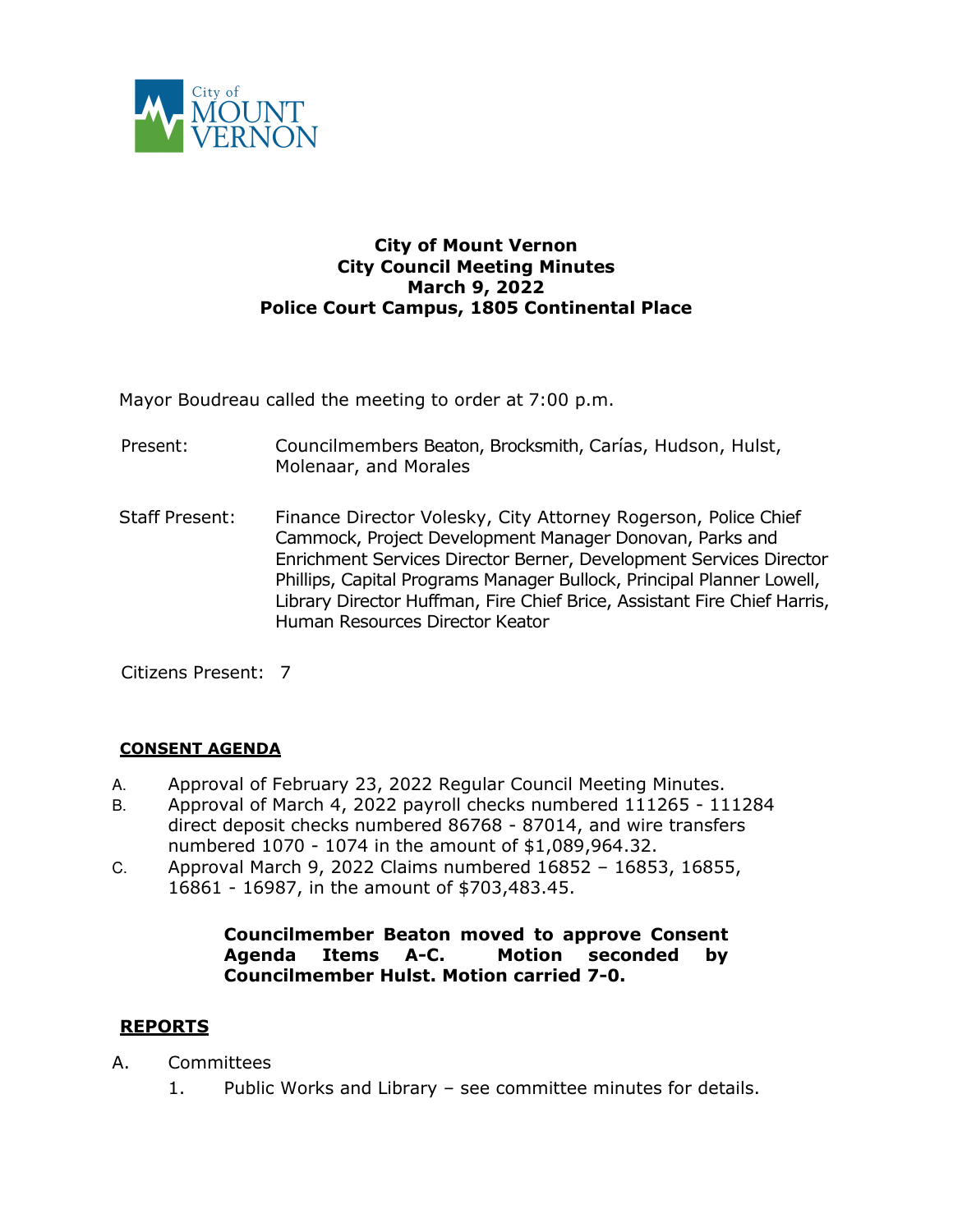- 2. Public Safety see committee minutes for details.
- B. Public Comments Email

Public Comments sent via email to council@mountvernonwa.gov were read aloud by Mr. Donovan.

- Norm Conrad, Bob Gillespie, and Kris Krupicka invited council to join the "Mayor's Monarch Pledge".
- C. Public Comments
	- none
- D. Councilmember Comments
	- Councilmember Hulst thanked Councilmember Beaton for chairing the Public Safety Committee in his absence.
- E. Mayor's Report
	- none
- F. Executive Session
	- The meeting was convened into Executive Session at 7:17 p.m. for a period of five minutes to discuss with legal counsel matters regarding collective bargaining.

The City Council meeting resumed at 7:22 p.m.

- G. Committee Agenda Requests
	- none

# **NEW BUSINESS**

- A. Tulip Festival Poster Presentation: Mr. Donovan introduced Skagit Valley Tulip Festival Executive Director Cindy Verge who spoke about the festival history and upcoming events. Ms. Verge presented Council with the 2022 Skagit Valley Tulip Festival poster.
- B. Appointment to the Library Board: Mr. Huffman requested the appointment of Christi Brua Weaver to the Library Board.

#### **Councilmember Hudson moved to appoint Christi Brua Weaver to the Library Board. Motion seconded by Councilmember Carías. Motion carried 7-0.**

Mayor Boudreau performed the swearing in of Ms. Brua Weaver.

C. Approval of Agreement – KBA, Inc.: Chief Brice requested approval of an agreement with KBA, Inc. for construction management of the fire station renovation project.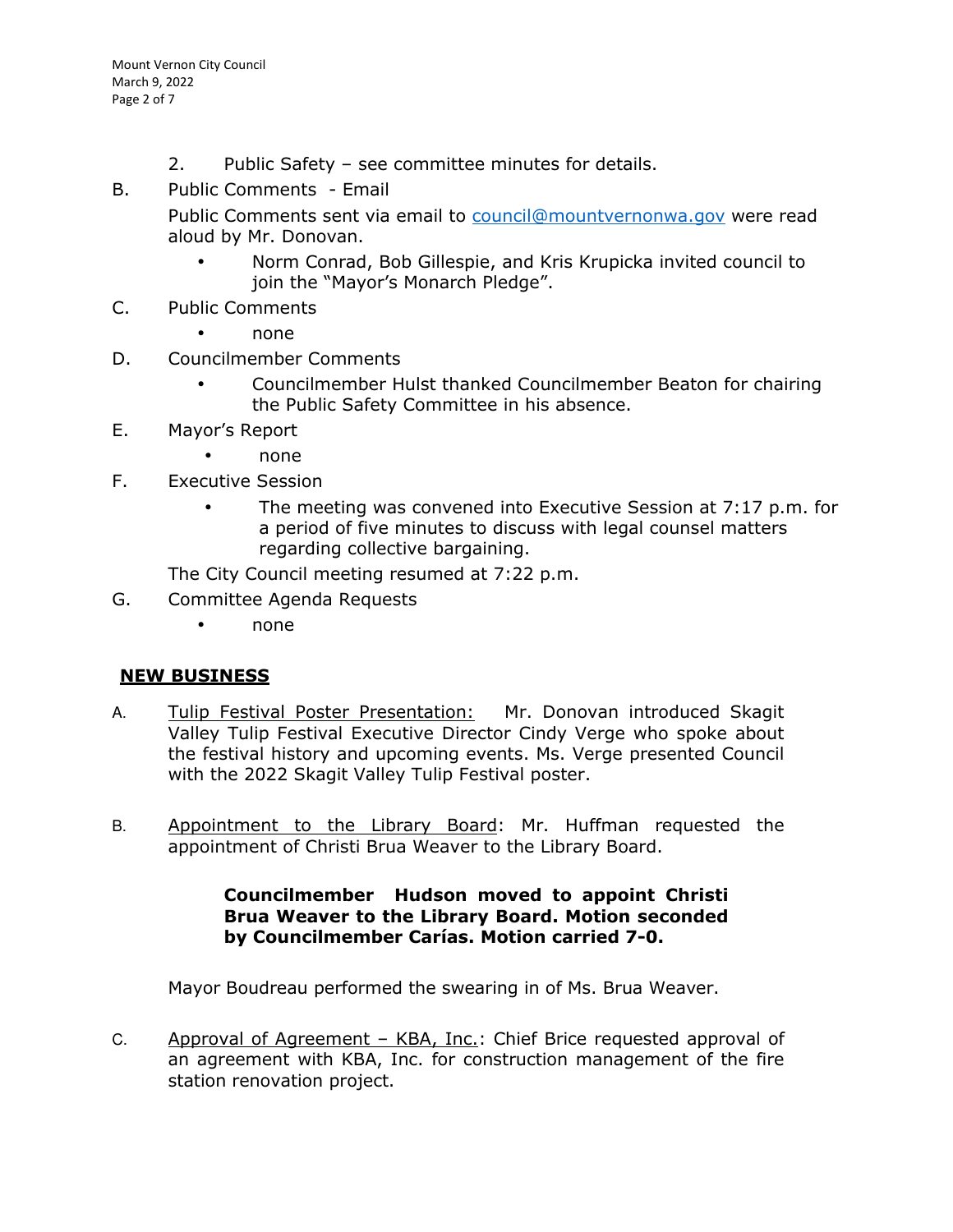**Councilmember Hulst moved to authorize the Mayor to enter into an agreement with KBA, Inc. for construction management of the fire station renovation project in the amount of \$610,919. Motion seconded by Councilmember Molenaar. Motion carried 7-0.** 

D. Approval of Agreement Amendment - Skagit County: Chief Brice requested approval of Amendment #2 to interlocal agreement 3741 with Skagit County, the Cities of Anacortes, Burlington and Sedro-Woolley, and Aero Skagit, for Emergency Medical Services (EMS), adding equipment as compensation for services.

> **Councilmember Beaton moved to authorize the Mayor to enter into Amendment #2 to Agreement 3741 for EMS Services in the amount of \$17,600. Motion seconded by Councilmember Morales. Motion carried 7-0.**

E. Authorization to Purchase: Mr. Bullock requested authorization to purchase signal poles and mast arms from Valmont Industries for the Hoag/LaVenture Road Improvement Project.

> **Councilmember Molenaar moved to authorize the purchase of signal poles and mast arms from Valmont Industries in the amount of \$67,824. Motion seconded by Councilmember Morales. Motion carried 7-0.**

F. Approval of Agreement – OAC Services: Mr. Bullock requested approval an agreement with OAC Services to provide construction management services for the Library Commons Project.

> **Councilmember Morales moved to authorize the Mayor to enter into an agreement with OAC Services for construction management services for the Library Commons Project in the amount of \$1,783,449. Motion seconded by Councilmember Beaton. Motion carried 7-0.**

G. Approval of Agreement – 7K Environmental: Mr. Phillips requested approval an agreement with 7K Environmental to provide critical area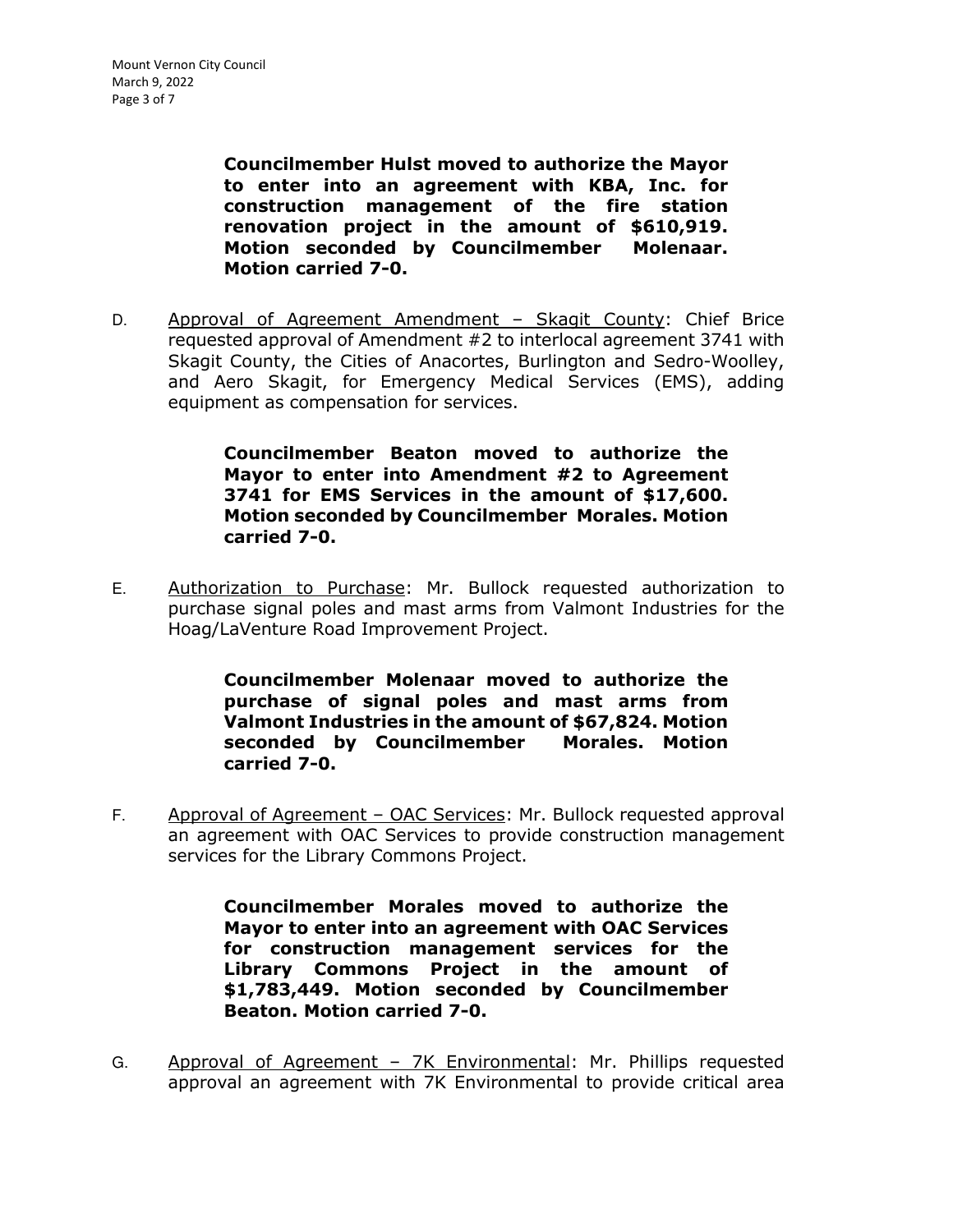monitoring, peer review, and related services.

**Councilmember Hulst moved to authorize the Mayor to enter into an agreement with 7K Environmental to provide critical area work in the amount of \$15,000.00. Motion seconded by Councilmember Beaton. Motion carried 7-0.** 

H. Approval of Agreement – Armadillo Design Lab: Mr. Phillips requested approval an agreement with Armadillo Design Lab to provide building permit design review services.

> **Councilmember Hudson moved to authorize the Mayor to enter into an agreement with Armadillo Design Lab to provide building permit design review services in the amount of \$25,000.00. Motion seconded by Councilmember Morales. Motion carried 7-0.**

I. Approval of Agreement – Christian Carlson: Mr. Phillips requested approval an agreement with Christian Carlson to provide design review services.

> **Councilmember Hulst moved to authorize the Mayor to enter into an agreement with Christian Carlson to provide design review services in the amount of \$15,000.00. Motion seconded by Councilmember Beaton. Motion carried 7-0.**

J. Approval of Agreement – L.C. Lee and Associates, Inc.: Mr. Phillips requested approval an agreement with L.C. Lee and Associates, Inc. to provide services related to critical areas.

> **Councilmember Beaton moved to authorize the Mayor to enter into an agreement with L.C. Lee and Associates, Inc. to provide critical area services in the amount of \$20,000.00. Motion seconded by Councilmember Morales. Motion carried 7-0.**

K. Approval of Agreement – Olbrechts & Associates, PLLC: Mr. Phillips requested approval an agreement with Olbrechts & Associates, PLLC to provide on-call Hearing Examiner services.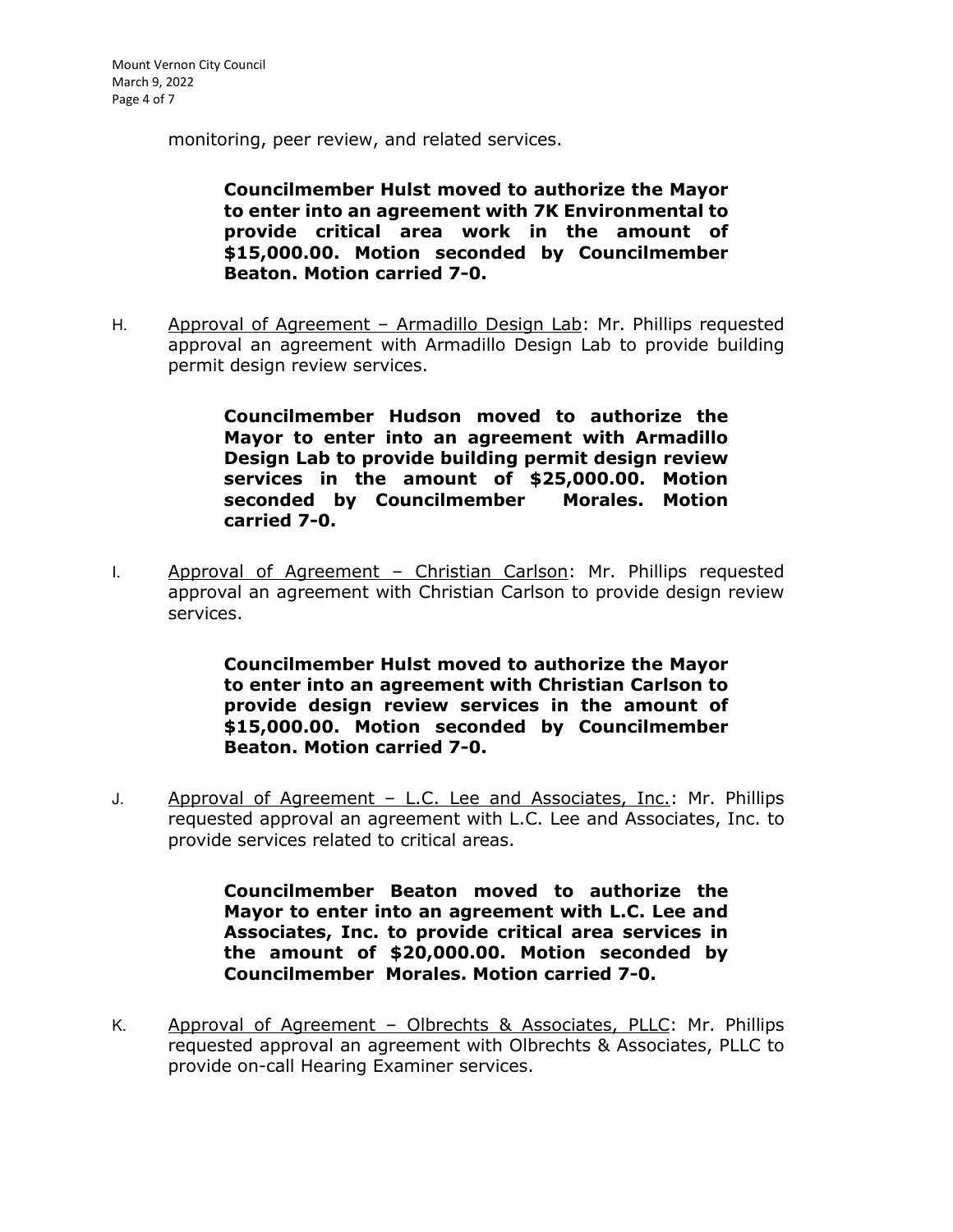**Councilmember Molenaar moved to authorize the Mayor to enter into an agreement with Olbrechts & Associates, PLLC to provide on-call Hearing Examiner services in the amount of \$20,000.00. Motion seconded by Councilmember Morales. Motion carried 7-0.** 

L. Approval of Agreement – Pacific Surveying & Engineering, Inc.: Mr. Phillips requested approval an agreement with Pacific Surveying & Engineering, Inc. to provide on-call engineering and surveying services.

> **Councilmember Hulst moved to authorize the Mayor to enter into an agreement with Pacific Surveying & Engineering, Inc. to provide on-call engineering and surveying services in the amount of \$20,000.00. Motion seconded by Councilmember Morales. Motion carried 7-0.**

M. Approval of Agreement – Transportation Solutions, Inc.: Mr. Phillips requested approval an agreement with Transportation Solutions, Inc. to provide services related to traffic concurrency approvals.

> **Councilmember Hudson moved to authorize the Mayor to enter into an agreement with Transportation Solutions, Inc. to provide services related to traffic concurrency approvals in the amount of \$80,000.00. Motion seconded by Councilmember Carías. Motion carried 7-0.**

N. Approval of Agreement - Urban Forestry Services, Inc.: Mr. Phillips requested approval an agreement with Urban Forestry Services, Inc. to provide arboricultural services.

> **Councilmember Hulst moved to authorize the Mayor to enter into an agreement with Urban Forestry, Inc. to provide arboricultural services in the amount of \$15,000.00. Motion seconded by Councilmember Morales. Motion carried 7-0.**

O. Approval of Agreement – BERK Consultants: Mr. Phillips requested approval an agreement with BERK Consultants to provide assistance with permitting for the Library Commons Project and other on-call planning services.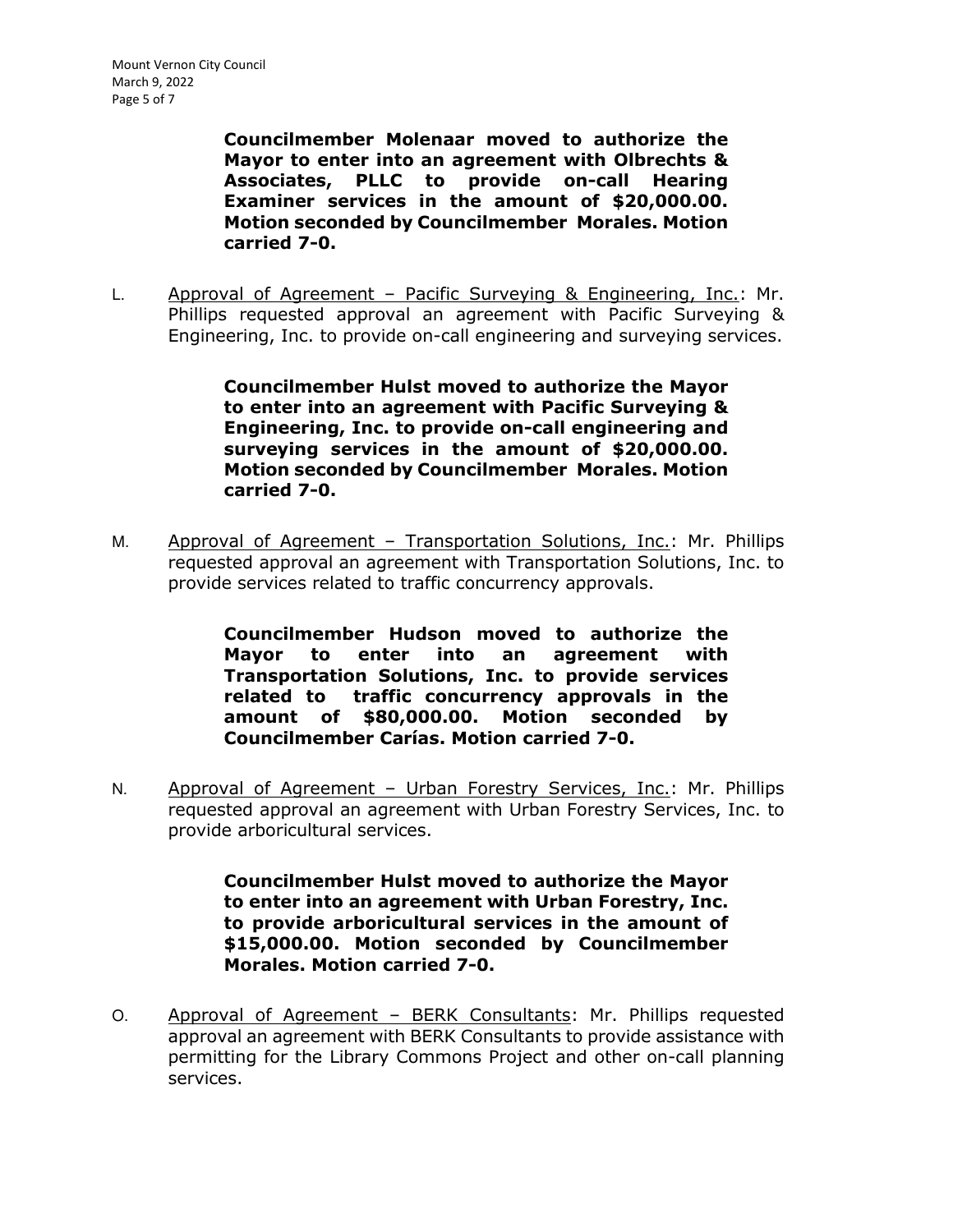**Councilmember Molenaar moved to authorize the Mayor to enter into an agreement with BERK Consultants. to provide assistance with permitting for the Library Commons Project and other on-call planning work, in the amount of \$40,000.00. Motion seconded by Councilmember Morales. Motion carried 7-0.** 

P. Public Hearing – Traffic Concurrency Approval for Skagit Regional Health Medical Office: Ms. Lowell requested approval of a resolution approving the Traffic Concurrency and Site Plan for a medical office building located near the intersection of South 12<sup>th</sup> and Carpenter Streets.

Mayor Boudreau opened the closed record public hearing. Hearing no comments, Mayor Boudreau closed the public hearing.

Ms. Lowell addressed questions from Council about parking, and ingress/egress, and code requirements.

> **Councilmember Hulst moved to approve Resolution 1009 approving the Traffic Concurrency and Site Plan for ENG21-0216 and PLAN21-0252. Motion seconded by Councilmember Carías. Motion carried 7-0.**

Q. Public Hearing - 2022 Comprehensive Plan Docket: Ms. Lowell requested approval of a resolution establishing a list of items for the 2022 Comprehensive Plan Legislative Docket. One item is a requested code amendment; the others are legislative work program tasks.

Mayor Boudreau opened the public hearing. Hearing no comments, Mayor Boudreau closed the public hearing.

**Councilmember Hulst moved to approve Resolution 1010 approving the 2022 Comprehensive Plan Docket. Motion seconded by Councilmember Molenaar. Motion carried 7-0.** 

R. Public Hearing - Sign Replacement on a Non-Conforming Structure: Ms. Lowell requested approval of a resolution allowing the replacement of existing signs on the building located at 120 S. Wall Street.